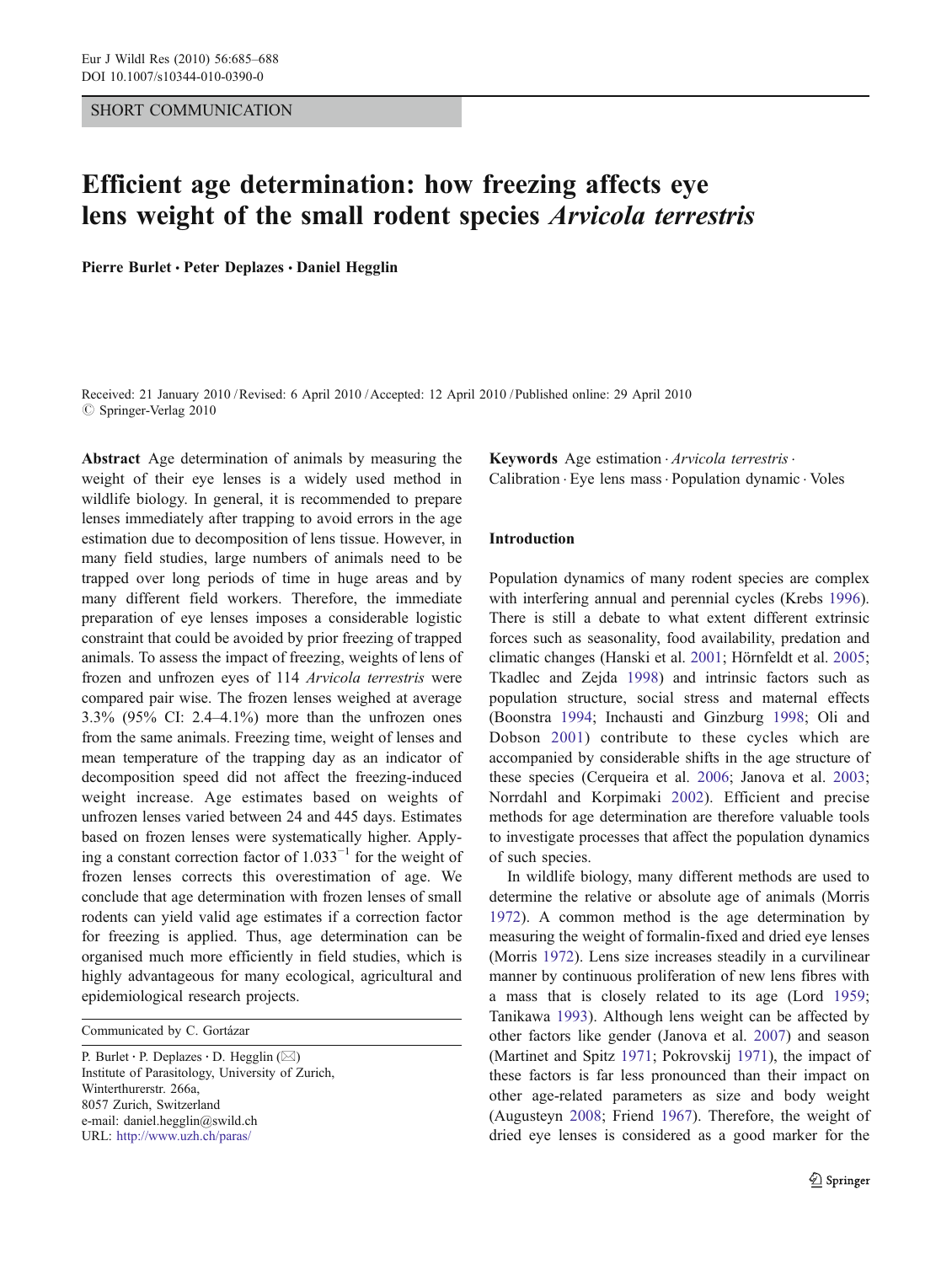absolute age if calibrated with animals of known age (Morris [1972](#page-3-0)).

Different authors recommend preparing eye lenses immediately after trapping to avoid decomposition processes that could affect the age estimation (Friend [1967](#page-3-0); Montgomery [1963](#page-3-0); Rongstad [1966](#page-3-0)). However, in many field studies, large numbers of animals need to be trapped over long periods of time, in huge areas and by many different field workers who might neither have the training nor the facilities for the immediate preparation of eye lenses. Therefore, prior freezing of animals would increase the efficiency of material collection. However, conflicting results have been published documenting an impact of freezing on eye lens weight (Broekhuizen [1971;](#page-3-0) Montgomery [1963;](#page-3-0) Pelton [1970\)](#page-3-0) or no effect (Friend [1967;](#page-3-0) Kauhala and Soveri [2001](#page-3-0); Longhurst [1964;](#page-3-0) Millar and Iverson [1976\)](#page-3-0).

The water vole Arvicola terrestris is a very abundant rodent species in Western and Central Europe (Görner and Hackethal [1988\)](#page-3-0) and an important prey species (Weber et al. [2002\)](#page-3-0). It is one of the most important agricultural pests (Morilhat et al. [2007\)](#page-3-0). Furthermore, A. terrestris is an important intermediate host for the fox tapeworm Echinococcus multilocularis which causes alveolar echinococcosis, a severe human liver disease (Eckert and Deplazes [2004](#page-3-0); Eckert et al. [2001](#page-3-0)). An efficient method for assessing the age structure in A. terrestris populations over time and space would contribute to investigations addressing different ecological, agricultural and epidemiological questions. In this study, we therefore analysed whether and to what extent freezing affects eye lens weights of this rodent species.

#### Methods

From January 2007 to August 2008, a total of 281 A. terrestris were trapped in the periphery of the city of Zurich (Switzerland), in the framework of a rodent control programme in agriculture. Field workers used unbaited Topcat traps (Topcat GmBH, L'Auberson; Switzerland) and tongue traps (Hauptner Instrumente GmbH, Dietlikon, Switzerland) which were inserted into vole galleries in grassland areas. All rodents were brought to the laboratory directly after trapping and were not frozen before dissection.

To analyse the effect of freezing on eye lens weight, eyes of 131 animals were removed and fixed in formalin (10%) for 4 weeks, one of each pair directly after trapping and the others after a defined period in a chest freezer at constant temperature of −20°C (sample A). All eyes of the remaining 150 animals were fixed without prior freezing (sample B). After the fixation, eyes were slit open and the lenses were removed by applying light pressure. Lenses were cleaned from remaining tissue, carefully dried with a soft paper towel, put into open vials and air dried at  $+80^{\circ}$ C in a hybridisation oven for 48 h. To minimise the exposure to atmospheric moisture, individual lenses were removed separately from the oven just before weighting with a microbalance (AT260 Delta Range, Mettler Toledo, Greifensee, Switzerland). A subset of eight lens pairs was repeatedly weighed during a drying period of 168 h (immediately after 1, 2, 4, 8, 24, 28, 32, 48, 52, 120, 124, 128, 144, 148, 152, 168 h) to identify the optimal drying time.

Highly asymmetric lens pairs (deviation from mean lens weight ratio >1.5 interquartile ranges) were excluded from our analyses. Weights of frozen and unfrozen lenses were compared by a paired  $t$  test. The weight ratio of each frozen lens to its unfrozen counterpart was used to assess the impact of lens weight, freezing time, day temperature (as an indicator for the decomposition speed after trapping) and gender on a possible freezing effect by performing multivariate linear regression analyses.

To calculate absolute ages, we used results from two studies (Boujard [1982](#page-3-0); Morel [1981](#page-3-0)), where the relationship between absolute age and lens weight was calculated based on the data of A. terrestris individuals of known age. According to these studies, we used the equation  $x = e^{\frac{\sum h}{m}}$ , where x is the age in months,  $y$  the weight of a single eye lens in mg,  $m$  the slope and  $h$  the axis intercept. The authors calculated population-specific values for  $m$  and  $h$  for different populations in Switzerland (Morel [1981](#page-3-0)) and the adjacent French Jura mountains (Boujard [1982\)](#page-3-0). However, these values were based on small sample sizes (sample sizes: 12-116 animals, median 33 animals) and might rather reflect random variations than population-specific differences, which are unlikely according to other studies (Augusteyn [2007](#page-3-0), [2008\)](#page-3-0). Therefore, we considered taking the mean parameter values  $h=1.858$  and  $m=1.202$  as best approximation for estimating the absolute age.

All statistical tests were performed using SPSS software vs. 17.0.

## **Results**

The mean weight of the eight lens pairs that were oven dried was 68% higher before drying than the final weight after 168 h drying time. During the first day of the drying process, the relative weight dropped sharply. After 48 h, the mean weight of the lenses did not differ significantly from their final weight (mean deviation 0.3%, 95% CI −0.4 to 1.0%). Therefore, all other lenses were dried for 48 h.

The weight ratios of frozen to unfrozen lenses (sample A) showed a similar variation (SD 0.147) as the weight ratios of unfrozen lens pairs (sample B, SD 0.186, Levene's test of homogeneity of variance:  $F=0.67$ ,  $p=0.41$ ). After removing all outliers  $(n=17)$ , 114 lens pairs remained for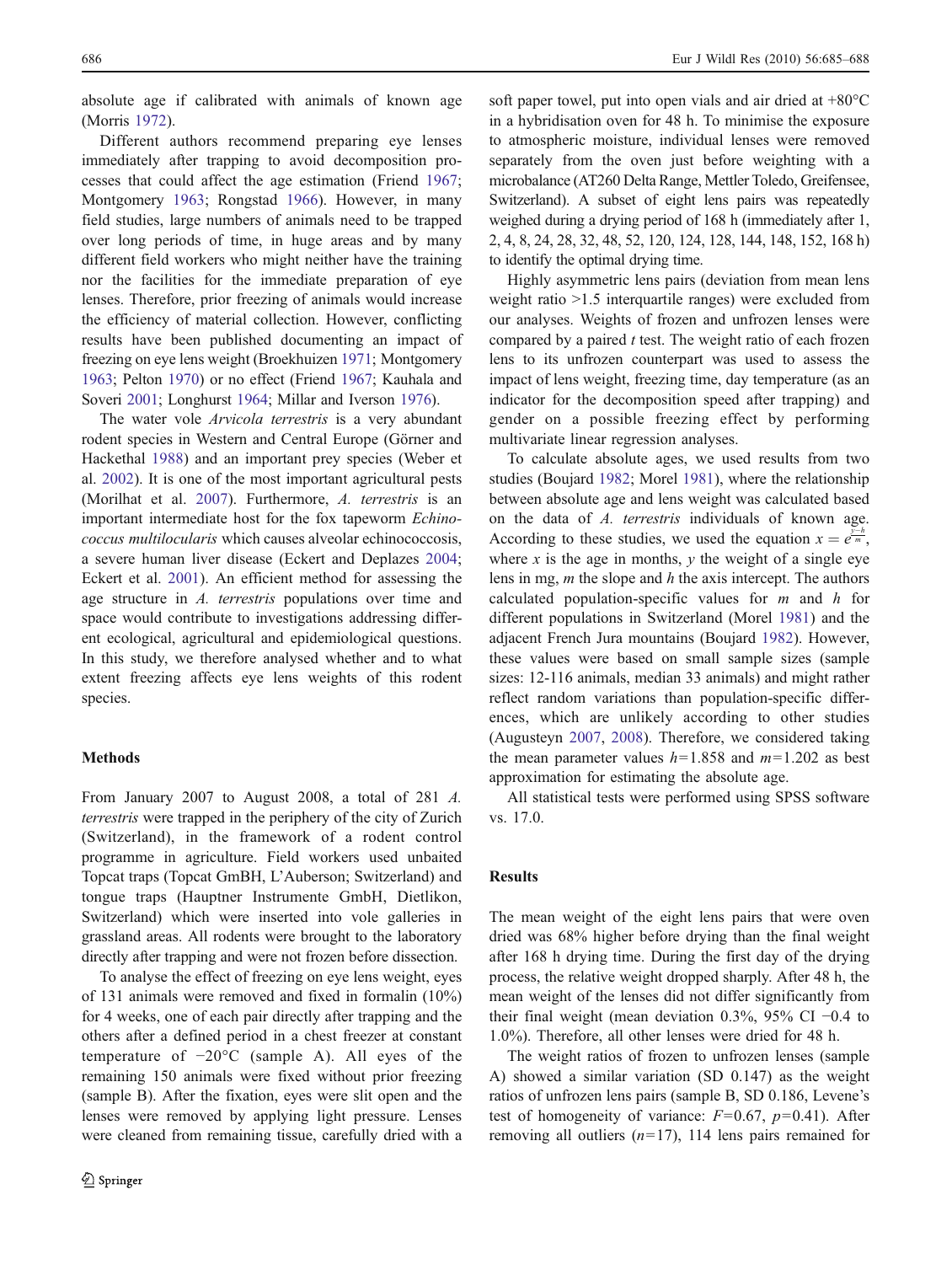the pair-wise comparison of frozen and unfrozen lenses (sample A). The variation in the weight ratio of small lens pairs (frozen lens  $\leq$ 3 mg) was higher (SD 0.049) than in the ratio of larger lens pairs (frozen lens  $>4$  mg, SD 0.028,  $F=$ 11.5,  $p=0.001$ ). The frozen lenses weighed on average 3.3% more (95% CI: 2.4–4.1%) than the unfrozen ones of the same animals ( $t=-8.12$ , df 113,  $p<0.0001$ ). Multivariate linear regression models were constructed to predict the freezing-induced weight increase by freezing time (range: 27-251 days), mean day temperature  $(-3.3^{\circ}C)$  to 19.4°C), lens weight (1.6-5.1 mg) and gender. Models were built with all possible combinations of the independent variables, but no model revealed a significant influence of any of these factors.

Age estimates of the investigated animals based on weights of unfrozen lenses varied between 24 and 445 days. A comparison with the frozen lenses revealed that freezing causes an overestimation of age, e.g. by 39 days for 1-yearold animals. Considering the average freezing-induced weight increase by applying a constant factor of  $1.033<sup>-1</sup>$ for the weight of frozen lenses corrects this overestimation (Fig. 1).

## Discussion

The freezing of lenses resulted in moderate but significant higher weights which are in contradiction to other studies reporting either no (Friend [1967;](#page-3-0) Kauhala and Soveri [2001](#page-3-0); Longhurst [1964;](#page-3-0) Millar and Iverson [1976](#page-3-0)) or a weightreducing effect (Broekhuizen [1971;](#page-3-0) Montgomery [1963](#page-3-0); Pelton [1970\)](#page-3-0) of freezing. However, weight differences between frozen and unfrozen lenses in all these studies

were moderate. Furthermore, small sample sizes (Friend [1967](#page-3-0); Millar and Iverson [1976\)](#page-3-0) or a less sensitive approach of comparing groups of frozen and unfrozen animals instead of applying pair-wise comparisons (Kauhala and Soveri [2001](#page-3-0)) were used. A reason for the lower weights of frozen lenses found in some studies could be that much larger animals like e.g. racoons (Montgomery [1963](#page-3-0)) or leporid species (Broekhuizen [1971](#page-3-0); Pelton [1970\)](#page-3-0) were investigated. Such species need more time to thaw and therefore decomposition processes could progress further as compared to voles where the eyes can be removed and put into formalin directly after taking the animals out of the freezer. However, to avoid any effects of decomposition, we recommend freezing voles as fast as possible after trapping.

The unexpected increase of eye lens weights after freezing could be caused by increased incorporation of formaldehyde into freezing-induced lesions providing a larger surface. The ratio of frozen to unfrozen lenses showed a higher variation for small eye lens pairs, which can be explained by the weighting precision of 0.l mg. Therefore, the use of more sensitive balances could increase the precision of age estimates, especially for young animals. Further improvements could be achieved by calibration studies with animals of known age that investigate the potential effects of gender and season on lens growth rates as shown for Microtus by other studies (Janova et al. [2007;](#page-3-0) Martinet and Spitz [1971;](#page-3-0) Pokrovskij [1971\)](#page-3-0)

The high amount of outliers (13% strongly asymmetric lenses) was probably caused by slight lens ruptures during the dissecting procedure (Friend [1967\)](#page-3-0), by injuries due to the subterraneous living of the species and by an asymmetric eye development in some individuals. The compar-

Fig. 1 Absolute age estimates for Arvicola terrestris and linear regressions calculated with unfrozen lenses and their frozen counterpart  $(n=114)$ . Blank diamonds and dashed line: age estimates of frozen lenses are calculated without applying a correction factor; solid diamonds and solid line: age estimates of frozen lenses were calculated after dividing the weight of the frozen lens by the factor 1.033